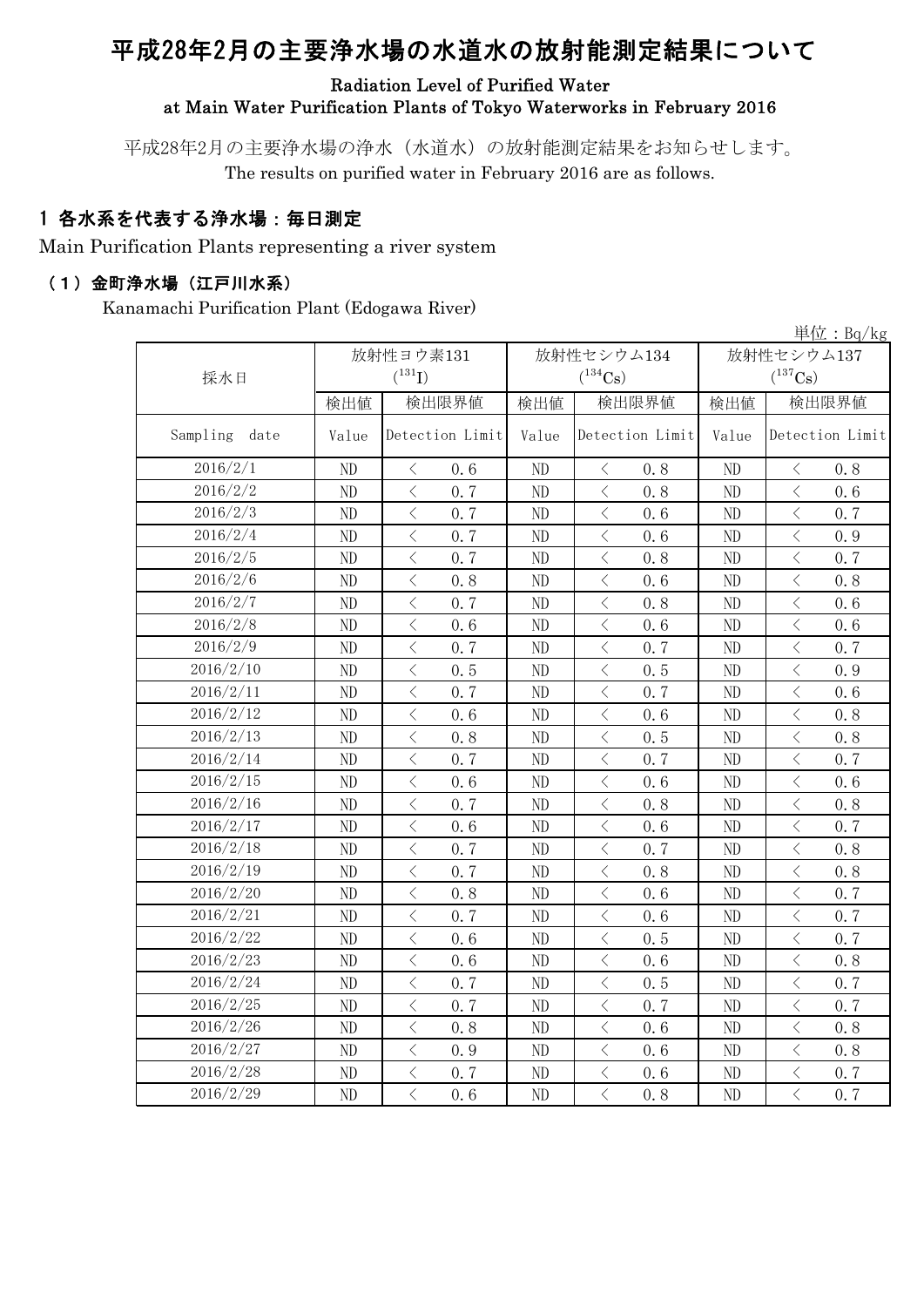### (2)朝霞浄水場 (荒川水系)

Asaka Purification Plant (Arakawa River)

|                  |          |                                                                                                                                                                                     |          |                                                 |       | 単位: $Bq/kg$                                                                                                                                                                                                                                                                                                                                                                                                                                                                                                                                                                                                                                                                               |
|------------------|----------|-------------------------------------------------------------------------------------------------------------------------------------------------------------------------------------|----------|-------------------------------------------------|-------|-------------------------------------------------------------------------------------------------------------------------------------------------------------------------------------------------------------------------------------------------------------------------------------------------------------------------------------------------------------------------------------------------------------------------------------------------------------------------------------------------------------------------------------------------------------------------------------------------------------------------------------------------------------------------------------------|
|                  |          | 放射性ヨウ素131                                                                                                                                                                           |          | 放射性セシウム134                                      |       | 放射性セシウム137                                                                                                                                                                                                                                                                                                                                                                                                                                                                                                                                                                                                                                                                                |
| 採水日              |          | $(^{131}I)$                                                                                                                                                                         |          | $(^{134}Cs)$                                    |       | $(^{137}Cs)$                                                                                                                                                                                                                                                                                                                                                                                                                                                                                                                                                                                                                                                                              |
|                  | 検出値      | 検出限界値                                                                                                                                                                               | 検出値      | 検出限界値                                           | 検出値   | 検出限界値                                                                                                                                                                                                                                                                                                                                                                                                                                                                                                                                                                                                                                                                                     |
| Sampling<br>date | Value    | Detection Limit                                                                                                                                                                     | Value    | Detection Limit                                 | Value | Detection Limit                                                                                                                                                                                                                                                                                                                                                                                                                                                                                                                                                                                                                                                                           |
| 2016/2/1         | ND       | $\, <\,$<br>0.7                                                                                                                                                                     | ND       | $\langle$<br>0.8                                | ND    | $\, <\,$<br>0.7                                                                                                                                                                                                                                                                                                                                                                                                                                                                                                                                                                                                                                                                           |
| 2016/2/2         | ND       | $\langle$<br>0.6                                                                                                                                                                    | ND       | $\langle$<br>0.7                                | ND    | $\, <\,$<br>0.7                                                                                                                                                                                                                                                                                                                                                                                                                                                                                                                                                                                                                                                                           |
| 2016/2/3         | ND       | $\overline{\left\langle \right\rangle }$<br>0.7                                                                                                                                     | ND       | $\langle$<br>0.6                                | ND    | $\overline{\left\langle \right\rangle }$<br>0.6                                                                                                                                                                                                                                                                                                                                                                                                                                                                                                                                                                                                                                           |
| 2016/2/4         | ND       | $\langle$<br>0.6                                                                                                                                                                    | $\rm ND$ | $\langle$<br>0.7                                | ND    | $\, <\,$<br>0.6                                                                                                                                                                                                                                                                                                                                                                                                                                                                                                                                                                                                                                                                           |
| 2016/2/5         | ND       | $\overline{\left\langle \right. }% ,\left\langle \overline{\left\langle \right. }% ,\left\langle \overline{\left\langle \right. }\right\rangle \right\rangle \left. \right.$<br>0.7 | ND       | $\langle$<br>0.6                                | ND    | $\overline{\left\langle \right. }% ,\left\langle \overline{\left\langle \right. }\right\rangle _{0}\right\langle \left. \overline{\left\langle \right. }\right\rangle _{0}\left\langle \overline{\left\langle \right. }\right\rangle _{0}\left\langle \overline{\left\langle \right. }\right\rangle _{0}\left\langle \overline{\left\langle \right. }\right\rangle _{0}\left\langle \overline{\left\langle \right. }\right\rangle _{0}\left\langle \overline{\left\langle \right. }\right\rangle _{0}\left\langle \overline{\left\langle \right. }\right\rangle _{0}\left\langle \overline{\left\langle \right. }\right\rangle _{0}\left\langle \overline{\left\langle \right. }\$<br>0.6 |
| 2016/2/6         | ND       | $\overline{\left\langle \right. }% ,\left\langle \overline{\left\langle \right. }% ,\left\langle \overline{\left\langle \right. }\right\rangle \right\rangle \left. \right.$<br>0.8 | ND       | $\langle$<br>0.6                                | ND    | $\langle$<br>0.6                                                                                                                                                                                                                                                                                                                                                                                                                                                                                                                                                                                                                                                                          |
| 2016/2/7         | ND       | $\langle$<br>0.6                                                                                                                                                                    | ND       | $\lt$<br>0.7                                    | ND    | $\lt$<br>0.7                                                                                                                                                                                                                                                                                                                                                                                                                                                                                                                                                                                                                                                                              |
| 2016/2/8         | ND       | $\langle$<br>0, 7                                                                                                                                                                   | ND       | $\langle$<br>0.6                                | ND    | $\langle$<br>0.7                                                                                                                                                                                                                                                                                                                                                                                                                                                                                                                                                                                                                                                                          |
| 2016/2/9         | ND       | $\hspace{0.1cm}\big\langle$<br>0.6                                                                                                                                                  | ND       | $\,<\,$<br>0.6                                  | ND    | $\, <\,$<br>0.7                                                                                                                                                                                                                                                                                                                                                                                                                                                                                                                                                                                                                                                                           |
| 2016/2/10        | ND       | $\hspace{0.1cm}\big\langle$<br>0.6                                                                                                                                                  | ND       | 0.7<br>$\lt$                                    | ND    | $\lt$<br>0.6                                                                                                                                                                                                                                                                                                                                                                                                                                                                                                                                                                                                                                                                              |
| 2016/2/11        | ND       | $\lt$<br>0.7                                                                                                                                                                        | ND       | $\lt$<br>0.8                                    | ND    | $\langle$<br>0.7                                                                                                                                                                                                                                                                                                                                                                                                                                                                                                                                                                                                                                                                          |
| 2016/2/12        | ND       | $\overline{\left\langle \right\rangle }$<br>0.7                                                                                                                                     | ND       | $\overline{\left\langle \right\rangle }$<br>0.7 | ND    | $\overline{\left\langle \right\rangle }$<br>0.8                                                                                                                                                                                                                                                                                                                                                                                                                                                                                                                                                                                                                                           |
| 2016/2/13        | ND       | $\,$ $\,$ $\,$<br>0.7                                                                                                                                                               | ND       | $\lt$<br>0.7                                    | ND    | $\langle$<br>0.9                                                                                                                                                                                                                                                                                                                                                                                                                                                                                                                                                                                                                                                                          |
| 2016/2/14        | ND       | $\langle$<br>0.8                                                                                                                                                                    | ND       | $\langle$<br>0.6                                | ND    | $\overline{\left\langle \right\rangle }$<br>0.7                                                                                                                                                                                                                                                                                                                                                                                                                                                                                                                                                                                                                                           |
| 2016/2/15        | ND       | $\lt$<br>0.7                                                                                                                                                                        | ND       | $\lt$<br>0.7                                    | ND    | $\lt$<br>0.9                                                                                                                                                                                                                                                                                                                                                                                                                                                                                                                                                                                                                                                                              |
| 2016/2/16        | ND       | $\,$ $\,$ $\,$<br>0.6                                                                                                                                                               | ND       | $\, <\,$<br>0.7                                 | ND    | $\,$ $\,$ $\,$<br>0.7                                                                                                                                                                                                                                                                                                                                                                                                                                                                                                                                                                                                                                                                     |
| 2016/2/17        | ND       | $\, <\,$<br>0.8                                                                                                                                                                     | ND       | $\, <\,$<br>0.7                                 | ND    | $\, <\,$<br>0.7                                                                                                                                                                                                                                                                                                                                                                                                                                                                                                                                                                                                                                                                           |
| 2016/2/18        | ND       | $\overline{\left\langle \right\rangle }$<br>0.6                                                                                                                                     | ND       | $\langle$<br>0.7                                | ND    | $\overline{\left\langle \right\rangle }$<br>0.7                                                                                                                                                                                                                                                                                                                                                                                                                                                                                                                                                                                                                                           |
| 2016/2/19        | $\rm ND$ | $\,$ $\,$ $\,$<br>0.6                                                                                                                                                               | $\rm ND$ | $\langle$<br>0, 6                               | ND    | $\, \leq$<br>0, 6                                                                                                                                                                                                                                                                                                                                                                                                                                                                                                                                                                                                                                                                         |
| 2016/2/20        | ND       | $\overline{\left\langle \right. }% ,\left\langle \overline{\left\langle \right. }% ,\left\langle \overline{\left\langle \right. }\right\rangle \right\rangle \left. \right.$<br>0.7 | ND       | $\langle$<br>0.6                                | ND    | $\overline{\left\langle \right. }% ,\left\langle \overline{\left\langle \right. }\right\rangle _{0}\right\langle \left. \overline{\left\langle \right. }\right\rangle _{0}\left\langle \overline{\left\langle \right. }\right\rangle _{0}\left\langle \overline{\left\langle \right. }\right\rangle _{0}\left\langle \overline{\left\langle \right. }\right\rangle _{0}\left\langle \overline{\left\langle \right. }\right\rangle _{0}\left\langle \overline{\left\langle \right. }\right\rangle _{0}\left\langle \overline{\left\langle \right. }\right\rangle _{0}\left\langle \overline{\left\langle \right. }\right\rangle _{0}\left\langle \overline{\left\langle \right. }\$<br>0.5 |
| 2016/2/21        | ND       | $\overline{\left\langle \right. }% ,\left\langle \overline{\left\langle \right. }% ,\left\langle \overline{\left\langle \right. }\right\rangle \right\rangle \left. \right.$<br>0.7 | ND       | $\lt$<br>0.8                                    | ND    | $\langle$<br>0.7                                                                                                                                                                                                                                                                                                                                                                                                                                                                                                                                                                                                                                                                          |
| 2016/2/22        | ND       | $\langle$<br>0.7                                                                                                                                                                    | ND       | $\langle$<br>0.6                                | ND    | $\lt$<br>0.7                                                                                                                                                                                                                                                                                                                                                                                                                                                                                                                                                                                                                                                                              |
| 2016/2/23        | ND       | $\langle$<br>0.5                                                                                                                                                                    | ND       | $\, \zeta \,$<br>0.6                            | ND    | $\langle$<br>0.7                                                                                                                                                                                                                                                                                                                                                                                                                                                                                                                                                                                                                                                                          |
| 2016/2/24        | ND       | $\hspace{0.1mm} <\hspace{0.1mm}$<br>0.7                                                                                                                                             | ND       | $\,<\,$<br>0.7                                  | ND    | $\lt$<br>0.7                                                                                                                                                                                                                                                                                                                                                                                                                                                                                                                                                                                                                                                                              |
| 2016/2/25        | ND       | $\,$ $\,$ $\,$<br>0.6                                                                                                                                                               | ND       | $\lt$<br>0.9                                    | ND    | $\lt$<br>0.7                                                                                                                                                                                                                                                                                                                                                                                                                                                                                                                                                                                                                                                                              |
| 2016/2/26        | ND       | $\lt$<br>0.7                                                                                                                                                                        | ND       | $\lt$<br>0.7                                    | ND    | $\langle$<br>0.6                                                                                                                                                                                                                                                                                                                                                                                                                                                                                                                                                                                                                                                                          |
| 2016/2/27        | ND       | $\langle$<br>0.7                                                                                                                                                                    | $\rm ND$ | $\overline{\left\langle \right\rangle }$<br>0.6 | ND    | $\overline{\left\langle \right\rangle }$<br>0.7                                                                                                                                                                                                                                                                                                                                                                                                                                                                                                                                                                                                                                           |
| 2016/2/28        | ND       | $\hspace{0.1cm}\big\langle$<br>0.7                                                                                                                                                  | ND       | $\, \zeta \,$<br>0.6                            | ND    | $\bigg\langle$<br>0.7                                                                                                                                                                                                                                                                                                                                                                                                                                                                                                                                                                                                                                                                     |
| 2016/2/29        | ND       | $\overline{\langle}$<br>0, 7                                                                                                                                                        | ND       | $\overline{\left\langle \right\rangle }$<br>0.7 | ND    | $\overline{\left\langle \right\rangle }$<br>0, 6                                                                                                                                                                                                                                                                                                                                                                                                                                                                                                                                                                                                                                          |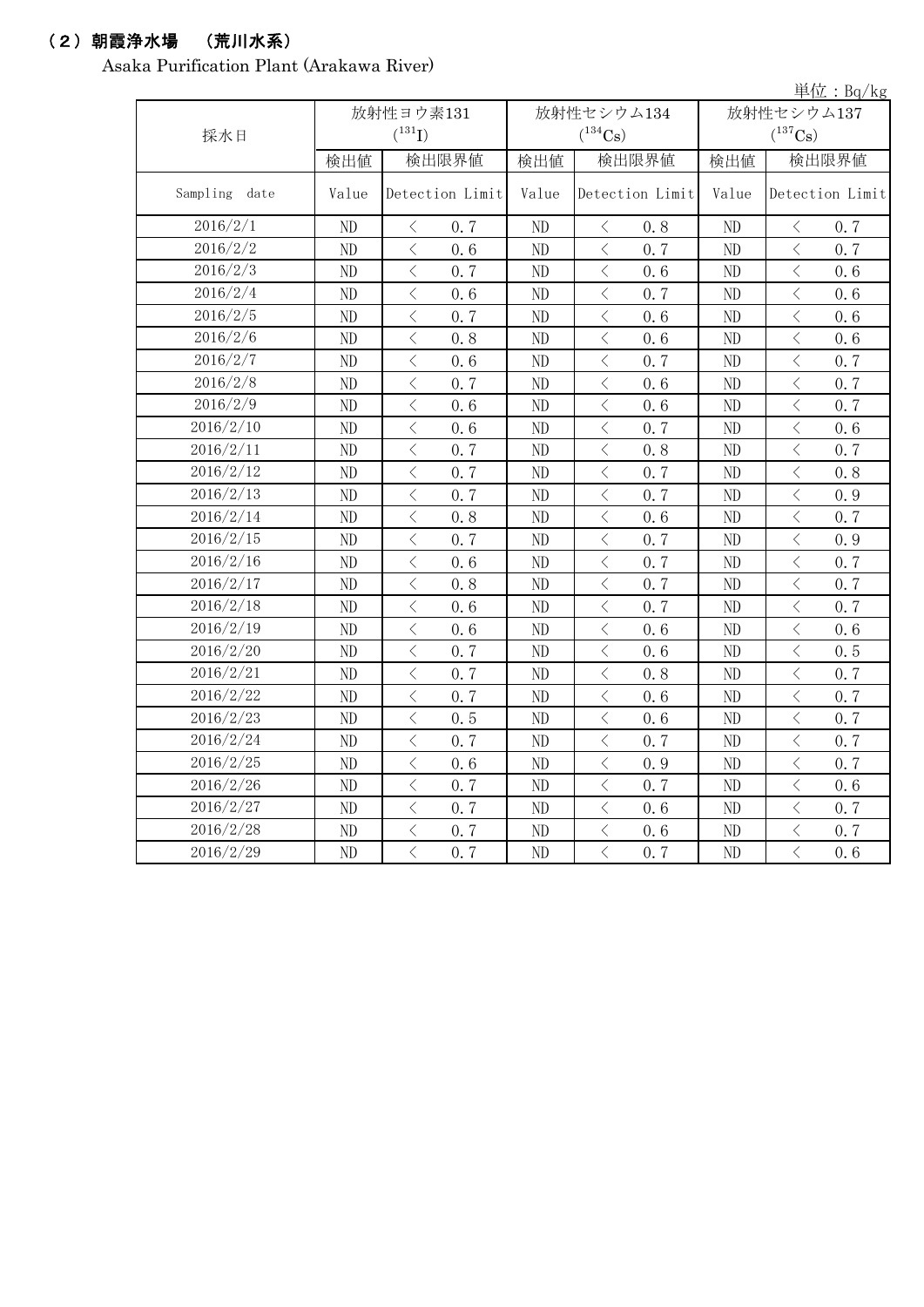## (3)小作浄水場 (多摩川水系)

Ozaku Purification Plant (Tamagawa River)

|                  |          |                                                 |       |                                                                                                                                                                                     |       | 単位: $Bq/kg$                                                                                                                                                           |  |
|------------------|----------|-------------------------------------------------|-------|-------------------------------------------------------------------------------------------------------------------------------------------------------------------------------------|-------|-----------------------------------------------------------------------------------------------------------------------------------------------------------------------|--|
|                  |          | 放射性ヨウ素131                                       |       | 放射性セシウム134                                                                                                                                                                          |       | 放射性セシウム137                                                                                                                                                            |  |
| 採水日              |          | $(^{131}I)$                                     |       | $(^{134}Cs)$                                                                                                                                                                        |       | $(^{137}\mathrm{Cs})$                                                                                                                                                 |  |
|                  | 検出値      | 検出限界値                                           | 検出値   | 検出限界値                                                                                                                                                                               | 検出値   | 検出限界値                                                                                                                                                                 |  |
| Sampling<br>date | Value    | Detection Limit                                 | Value | Detection Limit                                                                                                                                                                     | Value | Detection Limit                                                                                                                                                       |  |
| 2016/2/1         | ND       | $\, \leq$<br>0.7                                | ND    | $\, \leq$<br>0.7                                                                                                                                                                    | ND    | $\, \leq$<br>0.5                                                                                                                                                      |  |
| 2016/2/2         | ND       | $\langle$<br>0, 7                               | ND    | $\langle$<br>0, 6                                                                                                                                                                   | ND    | $\, <\,$<br>0.7                                                                                                                                                       |  |
| 2016/2/3         | $\rm ND$ | $\overline{\left\langle \right\rangle }$<br>0.6 | ND    | $\langle$<br>0.7                                                                                                                                                                    | ND    | $\overline{\left\langle \right\rangle }$<br>0.8                                                                                                                       |  |
| 2016/2/4         | $\rm ND$ | $\langle$<br>0.6                                | ND    | $\lt$<br>0.7                                                                                                                                                                        | ND    | $\, <\,$<br>0.7                                                                                                                                                       |  |
| 2016/2/5         | $\rm ND$ | $\,$ $\,$ $\,$<br>0.6                           | ND    | $\langle$<br>0.6                                                                                                                                                                    | ND    | $\overline{\left\langle \right. }% ,\left\langle \overline{\left\langle \right. }% ,\left\langle \overline{\left\langle \right\rangle }\right\rangle \right.$<br>0.7  |  |
| 2016/2/6         | ND       | $\overline{\left\langle \right\rangle }$<br>0.8 | ND    | $\lt$<br>0.6                                                                                                                                                                        | ND    | $\langle$<br>0.6                                                                                                                                                      |  |
| 2016/2/7         | ND       | $\langle$<br>0.7                                | ND    | $\langle$<br>0.6                                                                                                                                                                    | ND    | $\lt$<br>0.8                                                                                                                                                          |  |
| 2016/2/8         | ND       | $\overline{\left\langle \right\rangle }$<br>0.7 | ND    | $\lt$<br>0.7                                                                                                                                                                        | ND    | $\overline{\left\langle \right\rangle }$<br>0.8                                                                                                                       |  |
| 2016/2/9         | ND       | $\hspace{0.1mm}\big\langle$<br>0.6              | ND    | $\, <\,$<br>0.6                                                                                                                                                                     | ND    | $\,<\,$<br>0.7                                                                                                                                                        |  |
| 2016/2/10        | ND       | $\langle$<br>0.7                                | ND    | 0.7<br>$\lt$                                                                                                                                                                        | ND    | $\langle$<br>0.8                                                                                                                                                      |  |
| 2016/2/11        | ND       | $\langle$<br>0.7                                | ND    | $\lt$<br>0.7                                                                                                                                                                        | ND    | $\overline{\left\langle \right\rangle }$<br>0.7                                                                                                                       |  |
| 2016/2/12        | ND       | $\langle$<br>0.7                                | ND    | $\overline{\left\langle \right\rangle }$<br>0.6                                                                                                                                     | ND    | $\overline{\left\langle \right\rangle }$<br>0.7                                                                                                                       |  |
| 2016/2/13        | ND       | $\,$ $\,$ $\,$<br>0.7                           | ND    | $\lt$<br>0.7                                                                                                                                                                        | ND    | $\langle$<br>0.7                                                                                                                                                      |  |
| 2016/2/14        | ND       | $\overline{\left\langle \right\rangle }$<br>0.7 | ND    | $\overline{\left\langle \right\rangle }$<br>0.4                                                                                                                                     | ND    | $\overline{\left\langle \right\rangle }$<br>0.8                                                                                                                       |  |
| 2016/2/15        | ND       | $\langle$<br>0.7                                | ND    | $\lt$<br>0.8                                                                                                                                                                        | ND    | $\overline{\left\langle \right\rangle }$<br>0.7                                                                                                                       |  |
| 2016/2/16        | ND       | $\hspace{0.1cm}\big\langle$<br>0.7              | ND    | $\, \zeta \,$<br>0.7                                                                                                                                                                | ND    | $\,$ $\,$ $\,$<br>0.7                                                                                                                                                 |  |
| 2016/2/17        | ND       | $\hspace{0.1mm}\big\langle$<br>0.7              | ND    | $\, <\,$<br>0.7                                                                                                                                                                     | ND    | $\lt$<br>0.8                                                                                                                                                          |  |
| 2016/2/18        | ND       | $\langle$<br>0.7                                | ND    | $\langle$<br>0.6                                                                                                                                                                    | ND    | $\overline{\left\langle \right\rangle }$<br>0.6                                                                                                                       |  |
| 2016/2/19        | $\rm ND$ | $\overline{\left\langle \right\rangle }$<br>0.7 | ND    | $\lt$<br>0, 6                                                                                                                                                                       | ND    | $\, \leq$<br>0.6                                                                                                                                                      |  |
| 2016/2/20        | ND       | $\overline{\left\langle \right\rangle }$<br>0.7 | ND    | $\langle$<br>0.6                                                                                                                                                                    | ND    | $\overline{\left\langle \right. }% ,\left\langle \overline{\left\langle \right. }% ,\left\langle \overline{\left\langle \right\rangle }\right\rangle \right.$<br>0, 7 |  |
| 2016/2/21        | ND       | $\overline{\left\langle \right\rangle }$<br>0.8 | ND    | $\lt$<br>0.5                                                                                                                                                                        | ND    | $\langle$<br>0.6                                                                                                                                                      |  |
| 2016/2/22        | ND       | $\langle$<br>0.6                                | ND    | $\langle$<br>0.7                                                                                                                                                                    | ND    | $\lt$<br>0.6                                                                                                                                                          |  |
| 2016/2/23        | ND       | $\, \zeta \,$<br>0.6                            | ND    | $\, \zeta \,$<br>0.7                                                                                                                                                                | ND    | $\lt$<br>0.7                                                                                                                                                          |  |
| 2016/2/24        | ND       | $\langle$<br>0.6                                | ND    | $\, <\,$<br>0.7                                                                                                                                                                     | ND    | $\lt$<br>0.7                                                                                                                                                          |  |
| 2016/2/25        | ND       | $\langle$<br>0.8                                | ND    | $\lt$<br>0.8                                                                                                                                                                        | ND    | $\lt$<br>0.8                                                                                                                                                          |  |
| 2016/2/26        | ND       | $\langle$<br>0.6                                | ND    | $\lt$<br>0.7                                                                                                                                                                        | ND    | $\overline{\left\langle \right\rangle }$<br>0.7                                                                                                                       |  |
| 2016/2/27        | ND       | $\langle$<br>0.7                                | ND    | $\overline{\left\langle \right. }% ,\left\langle \overline{\left\langle \right. }% ,\left\langle \overline{\left\langle \right. }\right\rangle \right\rangle \left. \right.$<br>0.7 | ND    | $\overline{\left\langle \right\rangle }$<br>0.7                                                                                                                       |  |
| 2016/2/28        | ND       | $\hspace{0.1cm}\big\langle$<br>0.6              | ND    | $\langle$<br>0.7                                                                                                                                                                    | ND    | $\bigg\langle$<br>0.7                                                                                                                                                 |  |
| 2016/2/29        | ND       | $\overline{\langle}$<br>0.6                     | ND    | $\overline{\left\langle \right\rangle }$<br>0, 5                                                                                                                                    | ND    | $\overline{\left\langle \right\rangle }$<br>0, 6                                                                                                                      |  |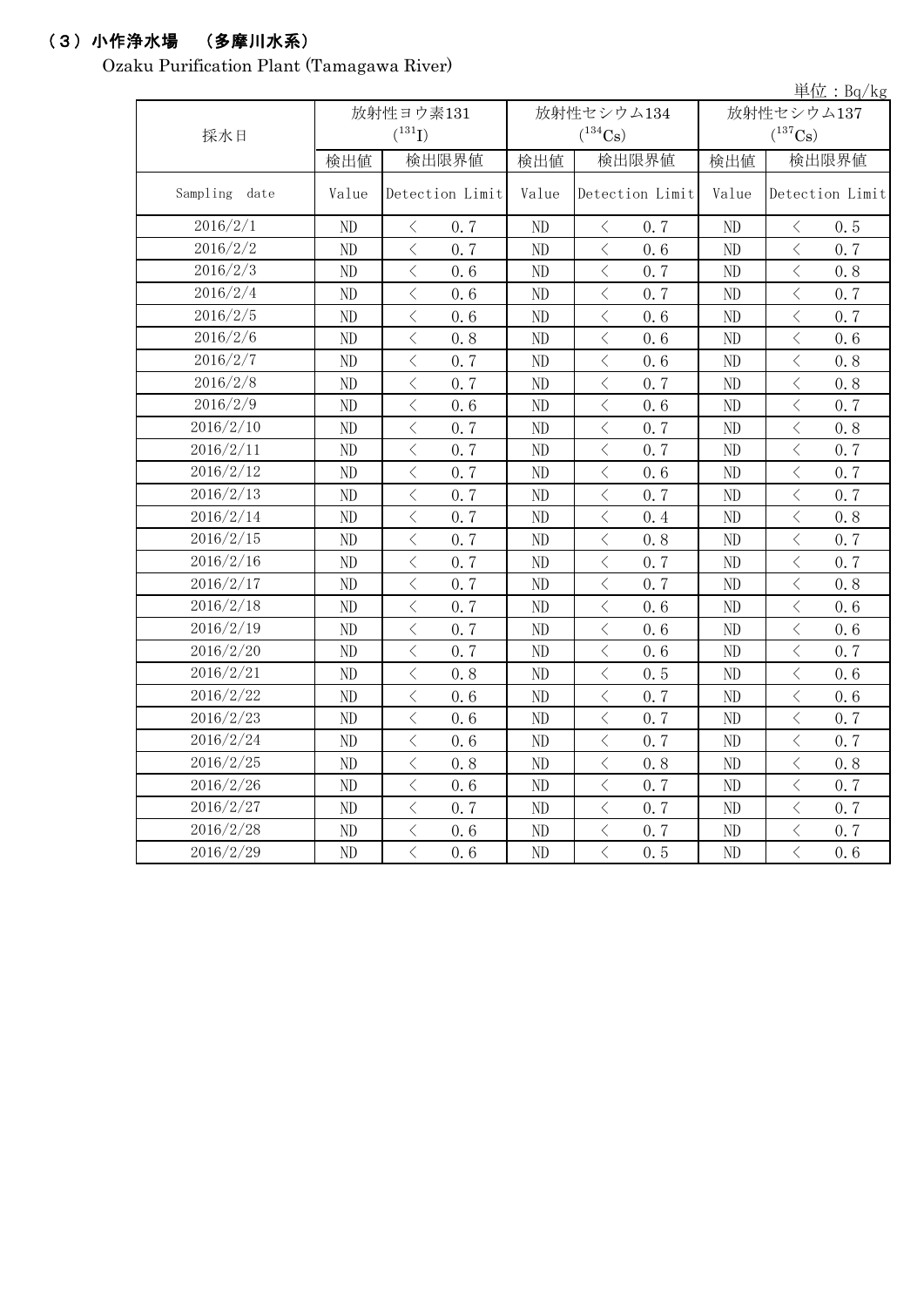## (4)東村山浄水場 (多摩川・荒川水系)

Higashi-murayama Purification Plant (Tamagawa・Arakawa River)

|               |       |                                                                                                                                                                      |                          |                                                 |            | 単位: $Bq/kg$                                     |  |
|---------------|-------|----------------------------------------------------------------------------------------------------------------------------------------------------------------------|--------------------------|-------------------------------------------------|------------|-------------------------------------------------|--|
|               |       | 放射性ヨウ素131                                                                                                                                                            |                          | 放射性セシウム134                                      | 放射性セシウム137 |                                                 |  |
| 採水日           |       | $(^{131}I)$                                                                                                                                                          |                          | $(^{134}\mathrm{Cs})$                           |            | $(^{137}Cs)$                                    |  |
|               | 検出値   | 検出限界値                                                                                                                                                                | 検出値                      | 検出限界値                                           | 検出値        | 検出限界値                                           |  |
| Sampling date | Value | Detection Limit                                                                                                                                                      | Detection Limit<br>Value |                                                 | Value      | Detection Limit                                 |  |
| 2016/2/1      | ND    | 0.7<br>$\langle$                                                                                                                                                     | ND                       | 0.7<br>$\langle$                                | ND         | 0.9<br>$\langle$                                |  |
| 2016/2/2      | ND    | $\langle$<br>0.6                                                                                                                                                     | ND                       | $\overline{\left\langle \right\rangle }$<br>0.7 | ND         | $\langle$<br>0.8                                |  |
| 2016/2/3      | ND    | $\langle$<br>0.8                                                                                                                                                     | ND                       | $\overline{\left\langle \right\rangle }$<br>0.6 | ND         | $\overline{\left\langle \right\rangle }$<br>0.7 |  |
| 2016/2/4      | ND    | $\langle$<br>0.6                                                                                                                                                     | ND                       | $\lt$<br>0.6                                    | ND         | $\, <\,$<br>0.7                                 |  |
| 2016/2/5      | ND    | $\langle$<br>0.7                                                                                                                                                     | ND                       | $\langle$<br>0.8                                | ND         | $\lt$<br>0.6                                    |  |
| 2016/2/6      | ND    | $\langle$<br>0.8                                                                                                                                                     | ND                       | $\lt$<br>0.6                                    | ND         | $\langle$<br>0.8                                |  |
| 2016/2/7      | ND    | $\overline{\left\langle \right\rangle }$<br>0.7                                                                                                                      | ND                       | $\langle$<br>0.7                                | ND         | $\langle$<br>0.7                                |  |
| 2016/2/8      | ND    | $\overline{\left\langle \right\rangle }$<br>0.6                                                                                                                      | ND                       | $\overline{\left\langle \right\rangle }$<br>0.6 | ND         | $\overline{\left\langle \right\rangle }$<br>0.7 |  |
| 2016/2/9      | ND    | $\overline{\left\langle \right\rangle }$<br>0.7                                                                                                                      | ND                       | $\lt$<br>0.6                                    | ND         | $\overline{\left\langle \right\rangle }$<br>0.9 |  |
| 2016/2/10     | ND    | $\langle$<br>0.7                                                                                                                                                     | ND                       | $\lt$<br>0.6                                    | ND         | $\lt$<br>0.8                                    |  |
| 2016/2/11     | ND    | $\langle$<br>0.8                                                                                                                                                     | ND                       | $\lt$<br>0.6                                    | ND         | $\lt$<br>0.6                                    |  |
| 2016/2/12     | ND    | $\langle$<br>0.7                                                                                                                                                     | ND                       | $\lt$<br>0.7                                    | ND         | $\lt$<br>0.7                                    |  |
| 2016/2/13     | ND    | $\langle$<br>0.8                                                                                                                                                     | ND                       | $\lt$<br>0.6                                    | ND         | $\lt$<br>0.7                                    |  |
| 2016/2/14     | ND    | $\overline{\left\langle \right\rangle }$<br>0.6                                                                                                                      | ND                       | $\langle$<br>0.7                                | ND         | $\,$ $\,$ $\,$<br>0.7                           |  |
| 2016/2/15     | ND    | $\langle$<br>0.7                                                                                                                                                     | ND                       | $\overline{\left\langle \right\rangle }$<br>0.6 | ND         | $\langle$<br>0.6                                |  |
| 2016/2/16     | ND    | $\langle$<br>0.7                                                                                                                                                     | ND                       | $\langle$<br>0.6                                | ND         | $\langle$<br>0.6                                |  |
| 2016/2/17     | ND    | $\overline{\left\langle \right. }% ,\left\langle \overline{\left\langle \right. }% ,\left\langle \overline{\left\langle \right\rangle }\right\rangle \right.$<br>0.8 | ND                       | $\langle$<br>0.6                                | ND         | $\, \zeta \,$<br>0.7                            |  |
| 2016/2/18     | ND    | $\lt$<br>0.6                                                                                                                                                         | ND                       | $\langle$<br>0.6                                | ND         | $\lt$<br>0.8                                    |  |
| 2016/2/19     | ND    | $\langle$<br>0.7                                                                                                                                                     | ND                       | $\lt$<br>0.7                                    | ND         | 0.7<br>$\langle$                                |  |
| 2016/2/20     | ND    | $\langle$<br>0.7                                                                                                                                                     | ND                       | $\overline{\left\langle \right\rangle }$<br>0.6 | ND         | $\langle$<br>0.6                                |  |
| 2016/2/21     | ND    | $\overline{\left\langle \right\rangle }$<br>0.7                                                                                                                      | ND                       | $\overline{\left\langle \right\rangle }$<br>0.9 | ND         | $\langle$<br>0.6                                |  |
| 2016/2/22     | ND    | $\langle$<br>0.6                                                                                                                                                     | ND                       | $\lt$<br>0, 6                                   | ND         | $\langle$<br>0.8                                |  |
| 2016/2/23     | ND    | $\langle$<br>0.7                                                                                                                                                     | ND                       | $\langle$<br>0.6                                | ND         | $\overline{\left\langle \right\rangle }$<br>0.6 |  |
| 2016/2/24     | ND    | $\,$ $\,$ $\,$<br>0.5                                                                                                                                                | ND                       | $\overline{\left\langle \right\rangle }$<br>0.7 | ND         | $\lt$<br>0.8                                    |  |
| 2016/2/25     | ND    | $\langle$<br>0.6                                                                                                                                                     | ND                       | $\lt$<br>0.7                                    | ND         | $\langle$<br>0.6                                |  |
| 2016/2/26     | ND    | $\langle$<br>0.6                                                                                                                                                     | ND                       | $\lt$<br>0.7                                    | ND         | $\langle$<br>0.6                                |  |
| 2016/2/27     | ND    | $\overline{\left\langle \right\rangle }$<br>0.7                                                                                                                      | ND                       | $\lt$<br>0.8                                    | ND         | 0.7<br>$\langle$                                |  |
| 2016/2/28     | ND    | $\langle$<br>0.7                                                                                                                                                     | ND                       | $\langle$<br>0.8                                | ND         | $\langle$<br>0.6                                |  |
| 2016/2/29     | ND    | $\overline{\langle}$<br>0, 7                                                                                                                                         | ND                       | $\overline{\left\langle \right\rangle }$<br>0.8 | ND         | $\overline{\left\langle \right\rangle }$<br>0.6 |  |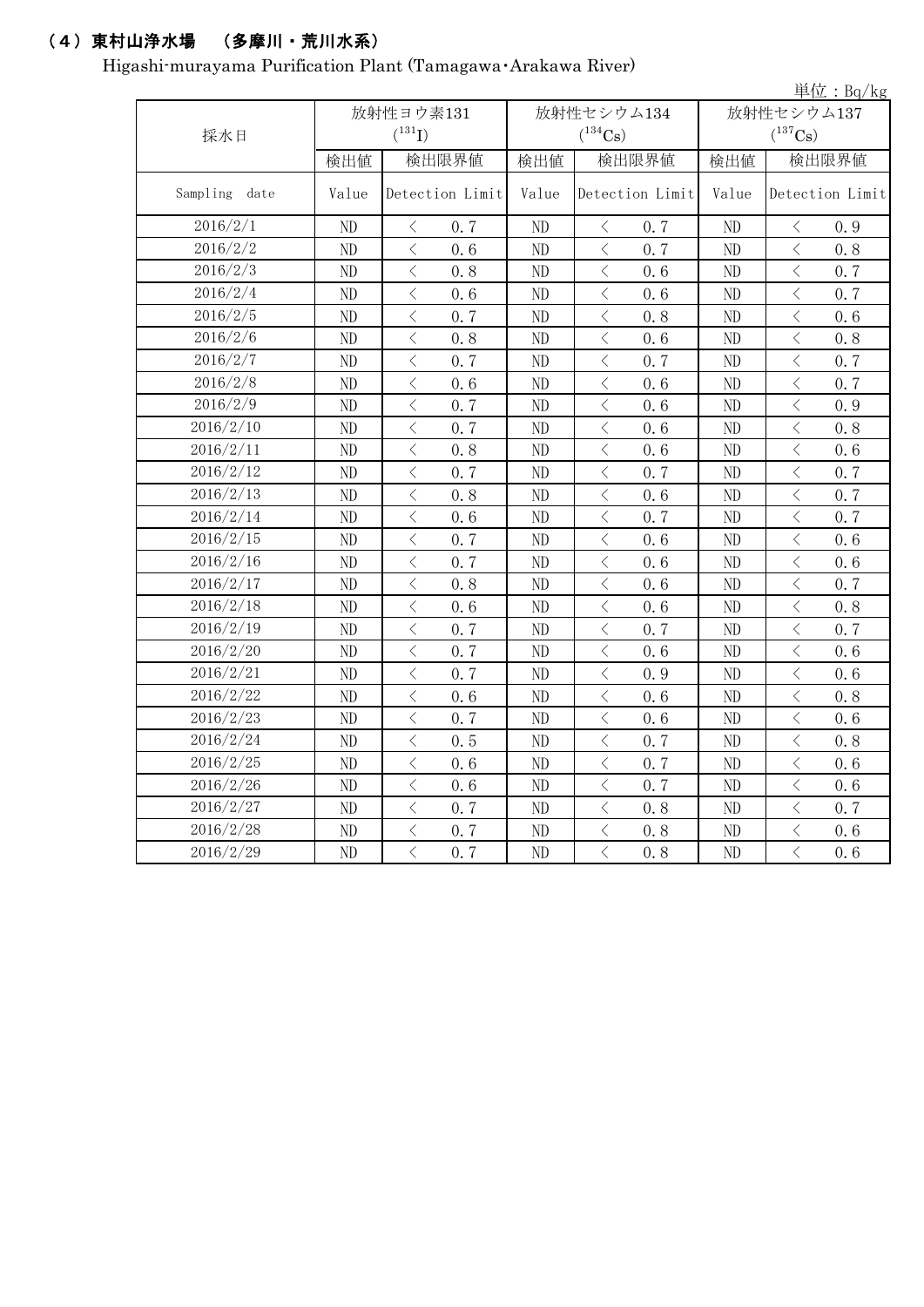## (5)長沢浄水場 (相模川水系)

Nagasawa Purification Plant (Sagamigawa River)

|               |          |                                                                                                                                                                                                                                                                                                                                                                                                                                                                                                                                                                                                                                                                                           |          |                                                 |       | 単位: $Bq/kg$                                                                                                                                                                         |  |
|---------------|----------|-------------------------------------------------------------------------------------------------------------------------------------------------------------------------------------------------------------------------------------------------------------------------------------------------------------------------------------------------------------------------------------------------------------------------------------------------------------------------------------------------------------------------------------------------------------------------------------------------------------------------------------------------------------------------------------------|----------|-------------------------------------------------|-------|-------------------------------------------------------------------------------------------------------------------------------------------------------------------------------------|--|
|               |          | 放射性ヨウ素131                                                                                                                                                                                                                                                                                                                                                                                                                                                                                                                                                                                                                                                                                 |          | 放射性セシウム134                                      |       | 放射性セシウム137                                                                                                                                                                          |  |
| 採水日           |          | $(^{131}I)$                                                                                                                                                                                                                                                                                                                                                                                                                                                                                                                                                                                                                                                                               |          | $(^{134}Cs)$                                    |       | $(^{137}\mathrm{Cs})$                                                                                                                                                               |  |
|               | 検出値      | 検出限界値                                                                                                                                                                                                                                                                                                                                                                                                                                                                                                                                                                                                                                                                                     | 検出値      | 検出限界値                                           | 検出値   | 検出限界値                                                                                                                                                                               |  |
| Sampling date | Value    | Detection Limit                                                                                                                                                                                                                                                                                                                                                                                                                                                                                                                                                                                                                                                                           | Value    | Detection Limit                                 | Value | Detection Limit                                                                                                                                                                     |  |
| 2016/2/1      | ND       | $\, \big\langle \,$<br>0.8                                                                                                                                                                                                                                                                                                                                                                                                                                                                                                                                                                                                                                                                | ND       | $\big\langle$<br>0.7                            | ND    | $\lt$<br>0.8                                                                                                                                                                        |  |
| 2016/2/2      | ND       | $\langle$<br>0, 7                                                                                                                                                                                                                                                                                                                                                                                                                                                                                                                                                                                                                                                                         | ND       | $\langle$<br>0.7                                | ND    | $\langle$<br>0.7                                                                                                                                                                    |  |
| 2016/2/3      | ND       | $\langle$<br>0.6                                                                                                                                                                                                                                                                                                                                                                                                                                                                                                                                                                                                                                                                          | ND       | $\langle$<br>0.8                                | ND    | $\langle$<br>0.8                                                                                                                                                                    |  |
| 2016/2/4      | ND       | $\overline{\left\langle \right\rangle }$<br>0.6                                                                                                                                                                                                                                                                                                                                                                                                                                                                                                                                                                                                                                           | ND       | $\langle$<br>0.7                                | ND    | $\,$ $\,$ $\,$<br>0.8                                                                                                                                                               |  |
| 2016/2/5      | ND       | $\overline{\left\langle \right. }% ,\left\langle \overline{\left\langle \right. }\right\rangle _{0}\right\langle \left. \overline{\left\langle \right. }\right\rangle _{0}\left\langle \overline{\left\langle \right. }\right\rangle _{0}\left\langle \overline{\left\langle \right. }\right\rangle _{0}\left\langle \overline{\left\langle \right. }\right\rangle _{0}\left\langle \overline{\left\langle \right. }\right\rangle _{0}\left\langle \overline{\left\langle \right. }\right\rangle _{0}\left\langle \overline{\left\langle \right. }\right\rangle _{0}\left\langle \overline{\left\langle \right. }\right\rangle _{0}\left\langle \overline{\left\langle \right. }\$<br>0.5 | ND       | $\lt$<br>0.7                                    | ND    | $\overline{\left\langle \right\rangle }$<br>0.6                                                                                                                                     |  |
| 2016/2/6      | ND       | $\langle$<br>0.8                                                                                                                                                                                                                                                                                                                                                                                                                                                                                                                                                                                                                                                                          | ND       | $\langle$<br>0.7                                | ND    | $\langle$<br>0.7                                                                                                                                                                    |  |
| 2016/2/7      | ND       | $\langle$<br>0.7                                                                                                                                                                                                                                                                                                                                                                                                                                                                                                                                                                                                                                                                          | ND       | $\,$ $\,$ $\,$<br>0.6                           | ND    | $\overline{\left\langle \right\rangle }$<br>0.6                                                                                                                                     |  |
| 2016/2/8      | ND       | $\,$ $\,$ $\,$<br>0.7                                                                                                                                                                                                                                                                                                                                                                                                                                                                                                                                                                                                                                                                     | ND       | $\, \zeta \,$<br>0.7                            | ND    | $\lt$<br>0.8                                                                                                                                                                        |  |
| 2016/2/9      | ND       | $\lt$<br>0.7                                                                                                                                                                                                                                                                                                                                                                                                                                                                                                                                                                                                                                                                              | ND       | $\lt$<br>0.7                                    | ND    | $\lt$<br>0.9                                                                                                                                                                        |  |
| 2016/2/10     | $\rm ND$ | $\langle$<br>0.6                                                                                                                                                                                                                                                                                                                                                                                                                                                                                                                                                                                                                                                                          | ND       | $\langle$<br>0.6                                | ND    | $\overline{\left\langle \right\rangle }$<br>0.7                                                                                                                                     |  |
| 2016/2/11     | $\rm ND$ | $\langle$<br>0.7                                                                                                                                                                                                                                                                                                                                                                                                                                                                                                                                                                                                                                                                          | ND       | $\lt$<br>0.7                                    | ND    | $\langle$<br>0.8                                                                                                                                                                    |  |
| 2016/2/12     | $\rm ND$ | $\langle$<br>0.6                                                                                                                                                                                                                                                                                                                                                                                                                                                                                                                                                                                                                                                                          | ND       | $\langle$<br>0.7                                | ND    | $\overline{\left\langle \right. }% ,\left\langle \overline{\left\langle \right. }% ,\left\langle \overline{\left\langle \right. }\right\rangle \right\rangle \left. \right.$<br>0.9 |  |
| 2016/2/13     | ND       | $\overline{\left\langle \right\rangle }$<br>0.8                                                                                                                                                                                                                                                                                                                                                                                                                                                                                                                                                                                                                                           | ND       | $\lt$<br>0.8                                    | ND    | $\langle$<br>0.7                                                                                                                                                                    |  |
| 2016/2/14     | ND       | $\overline{\left\langle \right\rangle }$<br>0.8                                                                                                                                                                                                                                                                                                                                                                                                                                                                                                                                                                                                                                           | ND       | $\lt$<br>0.7                                    | ND    | $\overline{\left\langle \right\rangle }$<br>0.7                                                                                                                                     |  |
| 2016/2/15     | ND       | $\langle$<br>0.7                                                                                                                                                                                                                                                                                                                                                                                                                                                                                                                                                                                                                                                                          | ND       | $\langle$<br>0, 6                               | ND    | $\langle$<br>0.7                                                                                                                                                                    |  |
| 2016/2/16     | ND       | $\langle$<br>0.6                                                                                                                                                                                                                                                                                                                                                                                                                                                                                                                                                                                                                                                                          | ND       | $\lt$<br>0.6                                    | ND    | $\lt$<br>0.6                                                                                                                                                                        |  |
| 2016/2/17     | ND       | $\hspace{0.1cm}\big\langle$<br>0.8                                                                                                                                                                                                                                                                                                                                                                                                                                                                                                                                                                                                                                                        | ND       | $\, \zeta \,$<br>0.7                            | ND    | $\, \zeta \,$<br>0.6                                                                                                                                                                |  |
| 2016/2/18     | ND       | $\overline{\left\langle \right. }% ,\left\langle \overline{\left\langle \right. }\right\rangle _{0}\right\langle \overline{\left\langle \right. }% ,\left\langle \overline{\left\langle \right. }\right\rangle _{0}\right\rangle _{0}}$<br>0.6                                                                                                                                                                                                                                                                                                                                                                                                                                            | ND       | $\langle$<br>0.8                                | ND    | $\langle$<br>0.7                                                                                                                                                                    |  |
| 2016/2/19     | ND       | $\overline{\left\langle \right\rangle }$<br>0.7                                                                                                                                                                                                                                                                                                                                                                                                                                                                                                                                                                                                                                           | ND       | $\langle$<br>0.7                                | ND    | $\overline{\left\langle \right\rangle }$<br>0.8                                                                                                                                     |  |
| 2016/2/20     | ND       | $\langle$<br>0.8                                                                                                                                                                                                                                                                                                                                                                                                                                                                                                                                                                                                                                                                          | ND       | $\langle$<br>0.6                                | ND    | $\langle$<br>0.6                                                                                                                                                                    |  |
| 2016/2/21     | ND       | $\langle$<br>0.8                                                                                                                                                                                                                                                                                                                                                                                                                                                                                                                                                                                                                                                                          | $\rm ND$ | $\langle$<br>0.8                                | ND    | $\langle$<br>0.6                                                                                                                                                                    |  |
| 2016/2/22     | ND       | $\,$ $\,$ $\,$<br>0.6                                                                                                                                                                                                                                                                                                                                                                                                                                                                                                                                                                                                                                                                     | ND       | $\langle$<br>0.9                                | ND    | $\langle$<br>0.7                                                                                                                                                                    |  |
| 2016/2/23     | ND       | $\langle$<br>0.7                                                                                                                                                                                                                                                                                                                                                                                                                                                                                                                                                                                                                                                                          | ND       | $\, \zeta \,$<br>0.6                            | ND    | $\overline{\left\langle \right\rangle }$<br>0.7                                                                                                                                     |  |
| 2016/2/24     | ND       | $\lt$<br>0.6                                                                                                                                                                                                                                                                                                                                                                                                                                                                                                                                                                                                                                                                              | ND       | $\lt$<br>0.6                                    | ND    | $\langle$<br>0.6                                                                                                                                                                    |  |
| 2016/2/25     | ND       | $\langle$<br>0.8                                                                                                                                                                                                                                                                                                                                                                                                                                                                                                                                                                                                                                                                          | ND       | 0.7<br>$\lt$                                    | ND    | $\lt$<br>0.7                                                                                                                                                                        |  |
| 2016/2/26     | ND       | $\langle$<br>0.7                                                                                                                                                                                                                                                                                                                                                                                                                                                                                                                                                                                                                                                                          | ND       | $\lt$<br>0.7                                    | ND    | $\overline{\left\langle \right\rangle }$<br>0.7                                                                                                                                     |  |
| 2016/2/27     | $\rm ND$ | $\overline{\left\langle \right\rangle }$<br>0.7                                                                                                                                                                                                                                                                                                                                                                                                                                                                                                                                                                                                                                           | ND       | $\overline{\left\langle \right\rangle }$<br>0.6 | ND    | $\overline{\left\langle \right\rangle }$<br>0.6                                                                                                                                     |  |
| 2016/2/28     | ND       | $\hspace{0.1cm}\big\langle$<br>0.8                                                                                                                                                                                                                                                                                                                                                                                                                                                                                                                                                                                                                                                        | ND       | $\langle$<br>0.6                                | ND    | $\bigg\langle$<br>0.7                                                                                                                                                               |  |
| 2016/2/29     | ND       | $\overline{\langle}$<br>0.7                                                                                                                                                                                                                                                                                                                                                                                                                                                                                                                                                                                                                                                               | ND       | $\overline{\langle}$<br>0.5                     | ND    | $\overline{\langle}$<br>0.8                                                                                                                                                         |  |